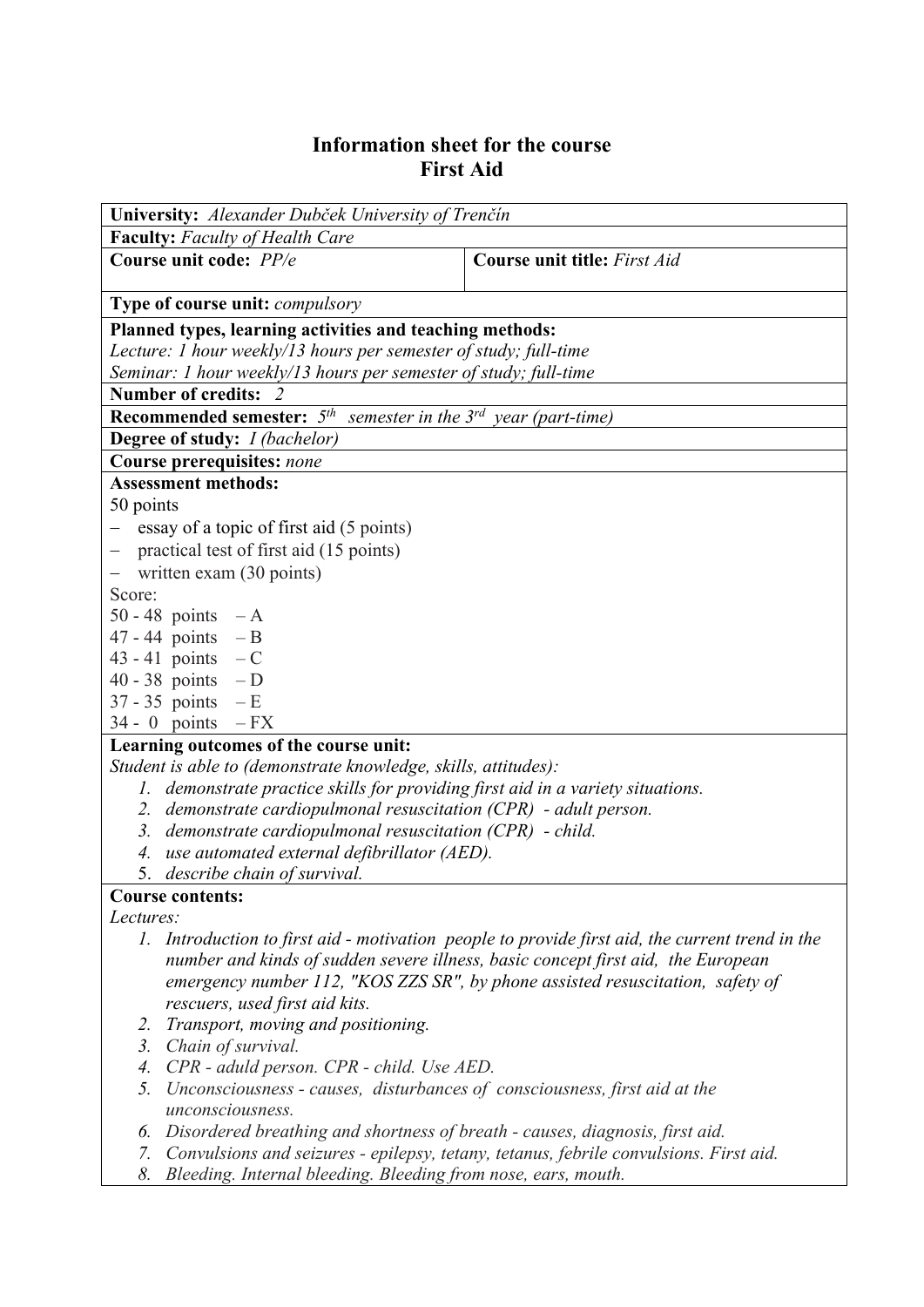- *9. Wounds types of wounds, animal bites. First aid.*
- *10. Shock types, first aid.*
- *11. Bone injuries, fractures, muscle injury, spinal cord. First aid.*
- *12. Selected urgent conditions cardiac arrest, intoxication, burns, frosbite, drowning. First aid.*

*13. Specificities of first aid in accidents with a lot of people. Car accidents. Seminars:*

- *1. Motivation willingness to provide first aid : short film. Correctly calling the "KOS ZZS SR", handling first aid kit , safety rescuer and person with healthly problem.*
- *2. Training to use Rautek touch, movement by one or more rescuers, position recovery, autotransfusion , anti-shock , the back 's slight. Practical training.*
- *3. Chain of survival. Practical training diagnosis of cardiac arrest.*
- *4. Practical training: CPR adult person. Practical trainig: AED.*
- *5. Practical training: CPR child.*
- *6. Practical training in first aid for unconsciousness person.*
- *7. Practical training how to use Gordon hit und Heimlich touch.*
- *8. Practical training in first aid for people with epilepsy, tetany, tetanus, febrile convulsions.*
- *9. Practical training in first aid for people with massive bleeding, wound, animal bites and shock states.*
- *10. Practical training in first aid with injuries of bones and joints, fractures and spinal cord.*
- *11. Practical training in first aid in selected acute conditions. Solving model situations.*
- *12. Practical training in first aid in selected acute conditions. Solving model situations.*
- *13. Training sorting wounded. First aid in a car accident. Solving model situations.*

## **Recommended of required reading:**

- *1. European resuscitation Council 100.000 lives can be saved per year in Europe. The new ERC Guidelines on resuscitation [online]. 2013-1018 [cit. 2013-01-14]. Dostupné na: www.cprguidelines.eu*
- *2. DOBIAŠ, V. Prednemocničná urgentná medicína. Martin : Osveta, 2012. 737 s. ISBN 978-80-80-633-875.*
- *3. Kolektív autorov. Záchrana života profesionálne a bezpečne. Publikácia pre účastníkov vzdelávacieho programu Prvá pomoc a život zachraňujúce výkony. Modul I. Trenčín : RZP - Asistenčné služby, s.r.o. 2012. 36 s. ISBN 978-80-971023-2-6*
- *4. Kolektív autorov. Záchrana života profesionálne a bezpečne. Publikácia pre účastníkov vzdelávacieho programu Sestra v neodkladnej zdravotnej starostlivosti. Modul II. Trenčín : RZP - Asistenčné služby, s.r.o. 2012. 36 s. ISBN 978-80-971023-1-9*
- *5. DOBIAŠ, V. Urgentná zdravotná starostlivosť. Martin : Osveta, 2007. 178 s. ISBN 978- 80-80-632-44-1*
- *6. KELNAROVÁ, J. TOUFAROVÁ, J. SEDLÁČKOVÁ, J. ČÍKOVÁ, Z. První pomoc I. Pro studenty zdravotnických oborů. Praha : Grada Publishing, 2007. 112 s. ISBN 978- 80-247-2182-8*
- 7. *KELNAROVÁ, J. TOUFAROVÁ, J. SEDLÁČKOVÁ, J. ČÍKOVÁ, Z. KELNAROVÁ, E. První pomoc II. Pro studenty zdravotnických oborů. Praha : Grada Publishing, 2007. 112 s. ISBN 978-80-247-2183-5* **Language:** *Slovak*

| Language: Stovak                                            |         |         |        |         |          |          |  |
|-------------------------------------------------------------|---------|---------|--------|---------|----------|----------|--|
| <b>Remarks:</b>                                             |         |         |        |         |          |          |  |
| <b>Evaluation history:</b> Number of evaluated students 102 |         |         |        |         |          |          |  |
|                                                             |         |         |        |         |          |          |  |
|                                                             | 46.08 % | 24.51 % | 8.82 % | 12.75 % | $7.84\%$ | $0.00\%$ |  |